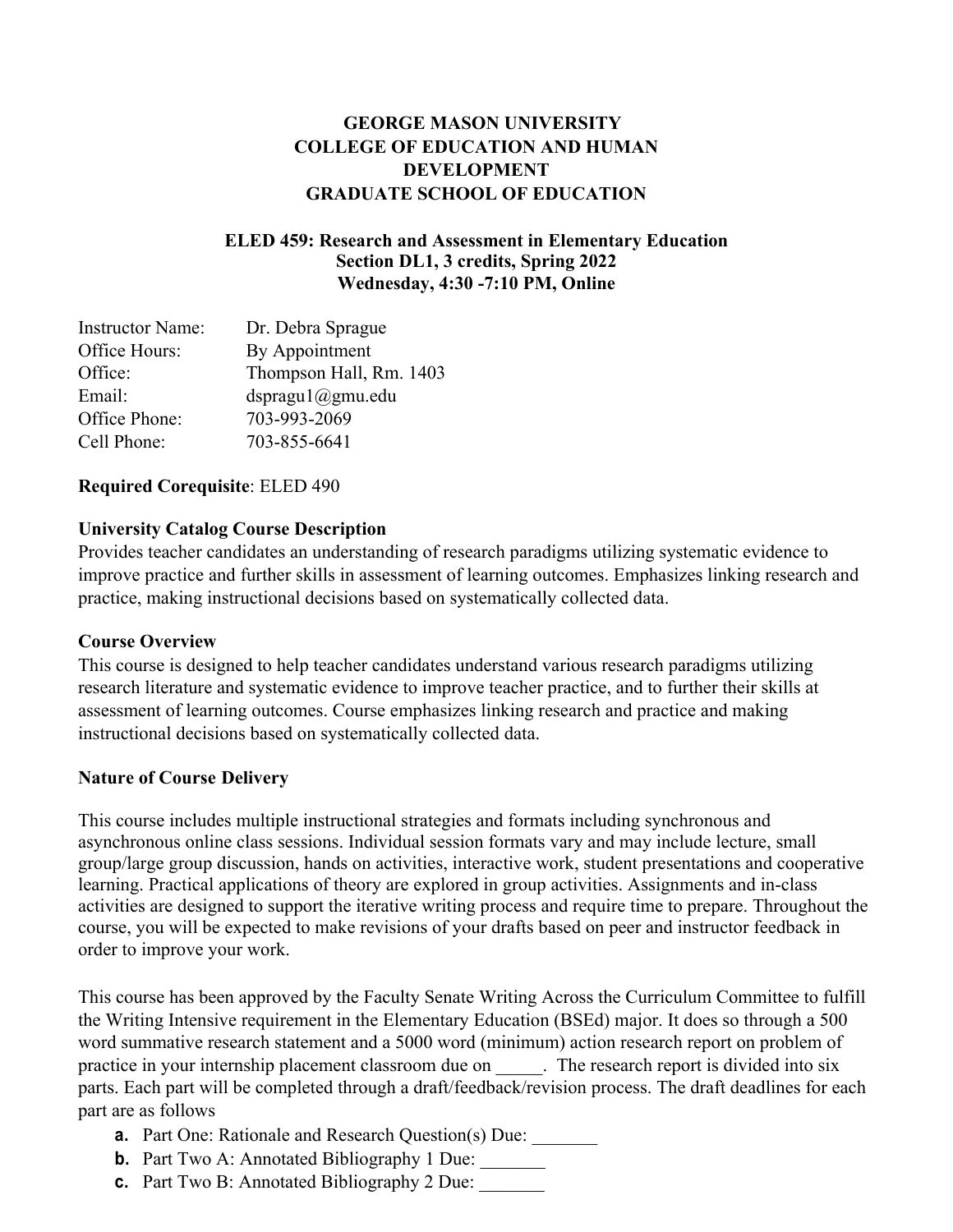- **d.** Part Three: Context and Instructional Change Due:
- **e.** Part Four: Data Collection and Student Assessment Due:
- **f.** Part Five: Data Analysis Due:
- **g.** Part Six: Findings and Implications Due:

The revised final draft will be due on  $\qquad \qquad$ . The summative research statement (500 words) is due on  $\qquad \qquad$ .

Under no circumstances may candidates/students participate in online class sessions (either by phone or internet) while operating motor vehicles. Further, as expected in a face-to-face class meeting, such online participation requires undivided attention to course content and communication.

Please be aware that this course is **not** self-paced. Students are expected to meet specific deadlines and due dates listed in the Class Schedule section of this syllabus. It is the student's responsibility to keep track of the weekly course schedule of topics, readings, activities and assignments due.

Students may schedule a one-on-one meeting to discuss course requirements, content or other courserelated issues. Those unable to come to a Mason campus can meet with the instructor via telephone or web conference. Students should email the instructor to schedule a one-on- one session, including their preferred meeting method and suggested dates/times.

### **Technical Requirements**

To participate in this course, students will need to satisfy the following technical requirements:

· High-speed Internet access with standard up-to-date browsers. To get a list of Blackboard's supported browsers see: https://help.blackboard.com/Learn/Student/Getting\_Started/Browser\_Support#supportedbrowsers

To get a list of supported operation systems on different devices see: https://help.blackboard.com/Learn/Student/Getting\_Started/Browser\_Support#tested-devices-andoperating-systems

· Students must maintain consistent and reliable access to their GMU email and Blackboard, as these are the official methods of communication for this course.

· Students will need a headset microphone for use with the Blackboard Collaborate web conferencing tool.

· Students may be asked to create logins and passwords on supplemental websites and/or to download trial software to their computer or tablet as part of course requirements.

· The following software plug-ins for PCs and Macs, respectively, are available for free download:

o Adobe Acrobat Reader: https://get.adobe.com/reader/

o Windows Media Player: https://support.microsoft.com/en-us/help/14209/get-windows-media-

player

o Apple Quick Time Player: www.apple.com/quicktime/download/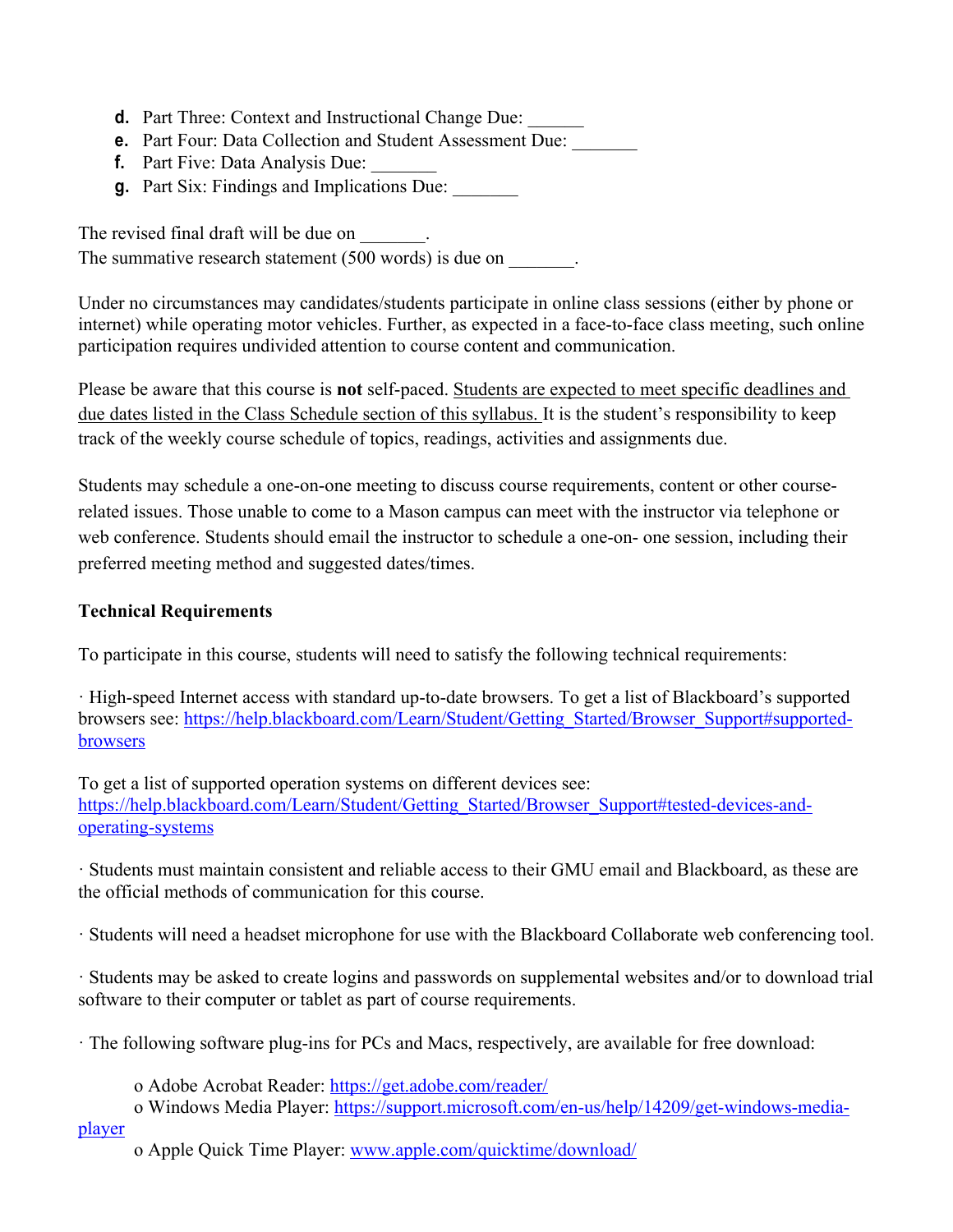### **Expectations**

#### · Course Week:

Our course week will begin on the day that our synchronous meetings take place as indicated on the Schedule of Classes.

· Log-in Frequency:

Students must actively check the course Blackboard site and their GMU email for communications from the instructor, class discussions, and/or access to course materials at least three times per week. In addition, students must log-in for all scheduled online synchronous meetings.

· Participation:

Students are expected to actively engage in all course activities throughout the semester, which includes viewing all course materials, completing course activities and assignments, and participating in course discussions and group interactions.

· Technical Competence:

Students are expected to demonstrate competence in the use of all course technology. Students who are struggling with technical components of the course are expected to seek assistance from the instructor and/or College or University technical services.

· Technical Issues:

Students should anticipate some technical difficulties during the semester and should, therefore, budget their time accordingly. Late work will not be accepted based on individual technical issues.

· Workload:

Please be aware that this course is not self-paced. Students are expected to meet specific deadlines and due dates listed in the Class Schedule section of this syllabus. It is the student's responsibility to keep track of the weekly course schedule of topics, readings, activities and assignments due.

· Instructor Support:

Students may schedule a one-on-one meeting to discuss course requirements, content or other courserelated issues. Those unable to come to a Mason campus can meet with the instructor via telephone or web conference. Students should email the instructor to schedule a one-on-one session, including their preferred meeting method and suggested dates/times.

· Netiquette:

The course environment is a collaborative space. Experience shows that even an innocent remark typed in the online environment can be misconstrued. Students must always re-read their responses carefully before posting them, so as others do not consider them as personal offenses. Be positive in your approach with others and diplomatic in selecting your words. Remember that you are not competing with classmates, but sharing information and learning from others. All faculty are similarly expected to be respectful in all communications.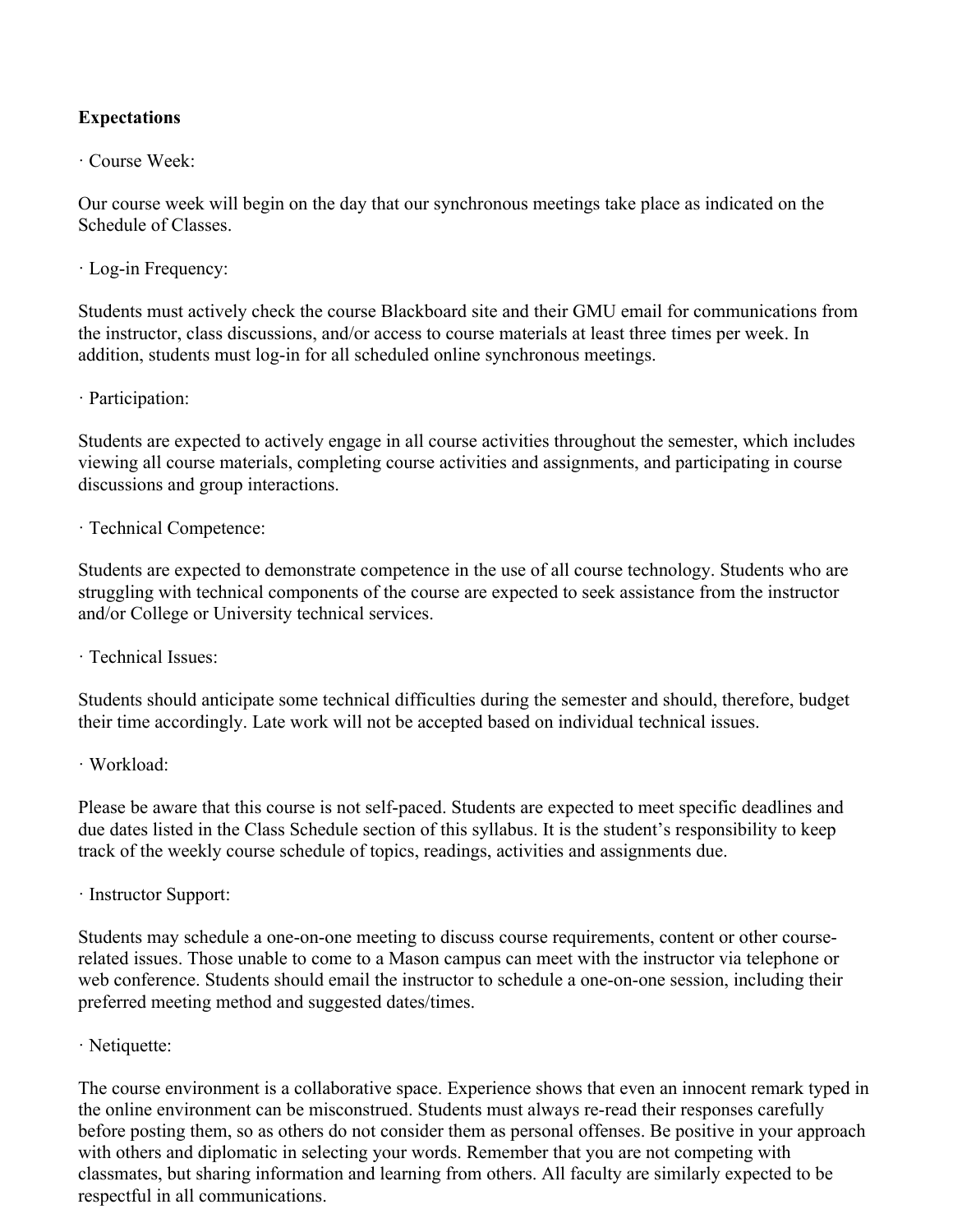· Accommodations:

Online learners who require effective accommodations to insure accessibility must be registered with George Mason University Disability Services.

### **LEARNING OUTCOMES**

Students will be able to:

- Articulate the role of systematic evidence in the improvement of teaching and learning.
- Use educational research literature as a basis for reflecting on and improving their teaching practice.
- Make explicit linkages between research and assessment practice.
- Distinguish between the purposes and methods of theoretical, applied, and action research as well as quantitative and qualitative research.
- Explain the fundamentals of validity and reliability, and articulate the potential threats to validity within various research paradigms.
- Critique the quality of research studies within various paradigms.
- Describe the purpose and cycle of action research, specifically in relationship to assessment of their learners.
- Design appropriate and authentic assessments and analyze student data.
- Design an action research study based on research and student assessments.
- Use technology to assist in locating, using, conducting research, and analyzing data.

Outcomes and Standards (see below)

| Learning       | InTASC Standards     |
|----------------|----------------------|
| Outcomes       |                      |
|                | 2, 3, 4, 5, 6, 9, 10 |
|                |                      |
| 2              | 9, 10                |
| $\overline{3}$ | 6, 9                 |
| $\overline{4}$ | 6,                   |
| $\overline{5}$ | 6                    |
| 6              | 6, 9, 10             |
| 7              | 6, 7, 9              |
| 8              | 6                    |
| 9              | 6, 7, 9              |
| 10             | 4                    |

### **PROFESSIONAL STANDARDS**

Upon completion of this course, students will have met the following professional standards:

#### **INTASC**

• **Standard #2: Learning Differences.** The teacher uses understanding of individual differences and diverse cultures and communities to ensure inclusive learning environments that enable each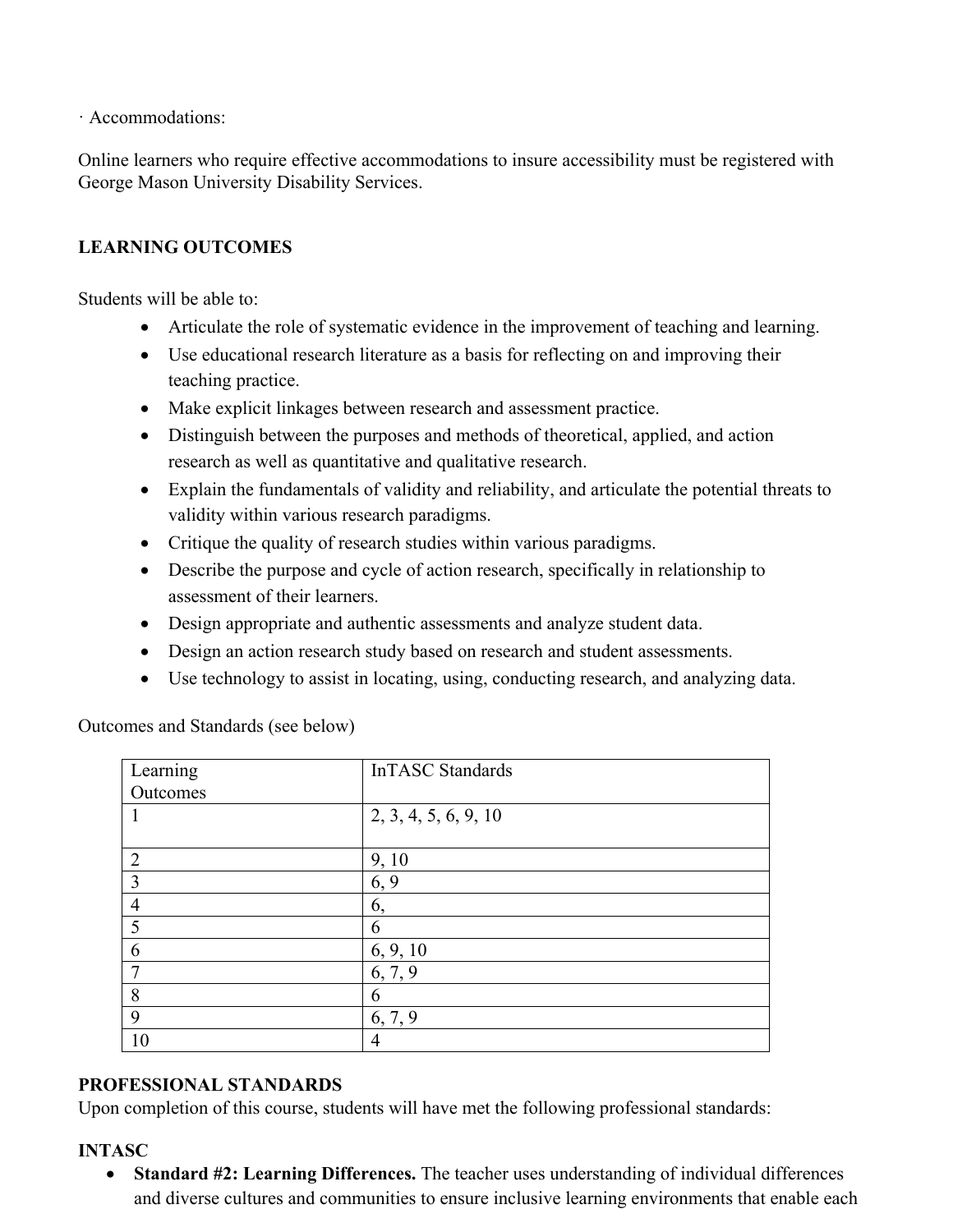learner to meet high standards.

- **Standard #3: Learning Environments.** The teacher works with others to create environments that support individual and collaborative learning, and that encourage positive social interaction, active engagement in learning, and self-motivation.
- **Standard #6: Assessment.** The teacher understands and uses multiple methods of assessment to engage learners in their own growth, to monitor learner progress, and to guide the teacher's and learner's decision making.
- **Standard #7: Planning for Instruction.** The teacher plans instruction that supports every student in meeting rigorous learning goals by drawing upon knowledge of content areas, curriculum, cross-disciplinary skills, and pedagogy, as well as knowledge of learners and the community context.
- **Standard #9: Professional Learning and Ethical Practice.** The teacher engages in ongoing professional learning and uses evidence to continually evaluate his/her practice, particularly the effects of his/her choices and actions on others (learners, families, other professionals, and the community), and adapts practice to meet the needs of each learner.
- **Standard #10: Leadership and Collaboration**. The teacher seeks appropriate leadership roles and opportunities to take responsibility for student learning, to collaborate with learners, families, colleagues, other school professionals, and community members to ensure learner growth, and to advance the profession.

### **REQUIRED TEXT:**

Mills, G. E. (2017). *Action research: A guide for the teacher researcher* (6<sup>th</sup> ed.). Boston, MA: Pearson. (Previous editions may be used.) Bb readings as assigned

### **COURSE PERFORMANCE EVALUATIONS:**

Students are expected to submit all assignments on time in the manner outlined by the instructor.

### **ASSIGNMENTS**

| <b>Assignment</b>                                                                  | Points               |
|------------------------------------------------------------------------------------|----------------------|
| <b>1. Attendance and Participation</b> [Outcomes $1, 2, 3, 4, 5, 6, 7, 8, 9, 10$ ] | 20                   |
| <b>3. Component Drafts:</b> [Outcomes 1, 2, 3, 4, 5, 6, 7, 8, 9, 10]               | 5 points             |
| <b>a.</b> Part One: Rationale and Research Question(s)                             | <b>EACH</b>          |
| <b>b.</b> Part Two A: Annotated Bibliography 1                                     | $(35 \text{ total})$ |
| <b>c.</b> Part Two B: Annotated Bibliography 2                                     |                      |
| <b>d.</b> Part Three: Context and Instructional Change                             |                      |
| <b>e.</b> Part Four: Data Collection and Student Assessment                        |                      |
| <b>Part Five: Data Analysis</b><br>f.                                              |                      |
| g. Part Six: Findings and Implications                                             |                      |
| 3. Final Action Research Report (PBA) (5000 word minimum)<br><b>Outcomes</b>       | 30                   |
| 1, 2, 3, 4, 5, 6, 7, 8, 9, 10                                                      |                      |
| 4. Action Research Poster Presentation and Handout (500 word minimum)              | 15                   |
| [Outcomes 1, 2, 3, 7]                                                              |                      |
| Total                                                                              | 100                  |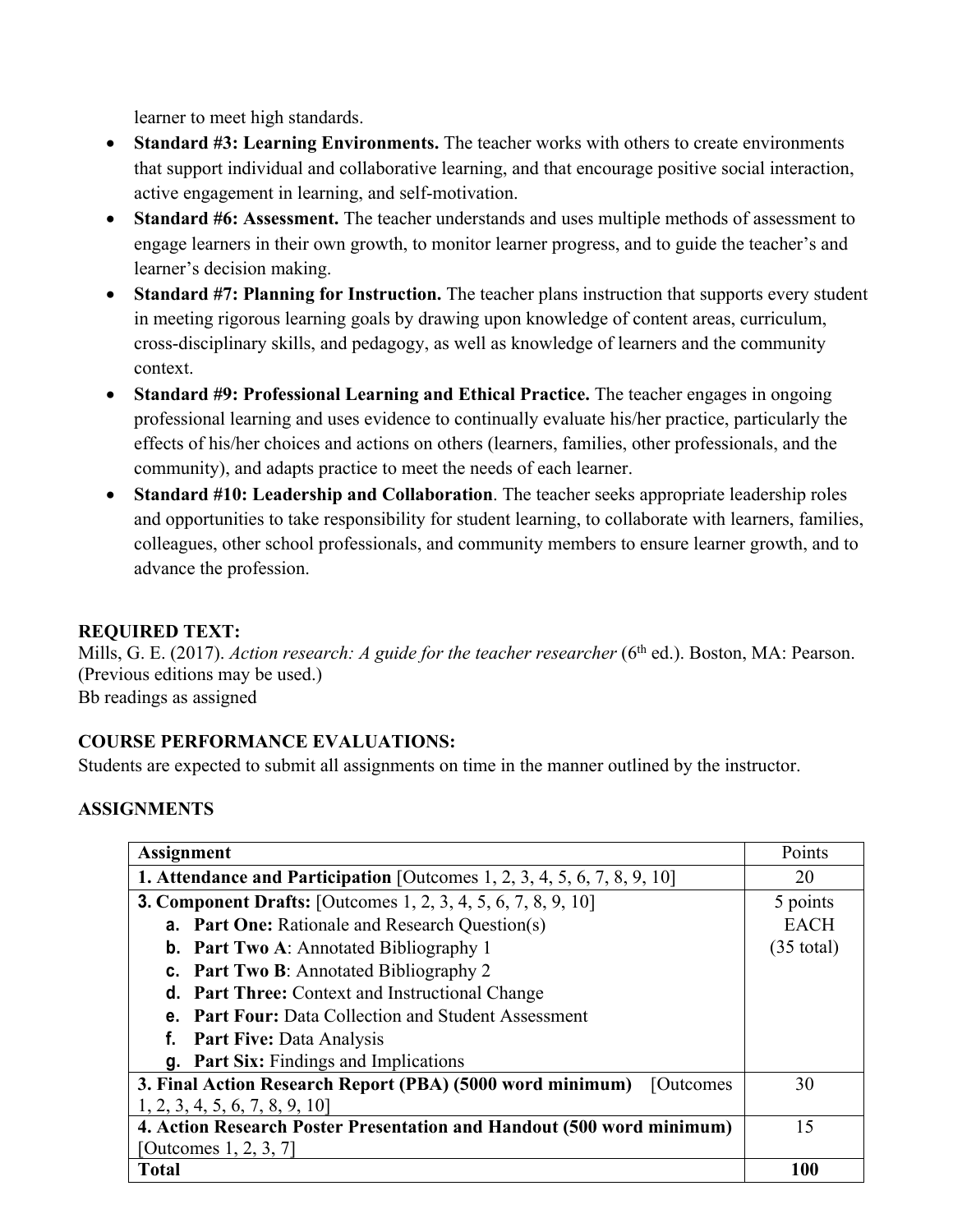### *1. Attendance and Participation Expectations (20 points)*

This course operates with the assumption that knowledge is socially constructed and the most meaningful learning opportunities are those where you have the opportunity to offer and explore diverse perspectives with peers. To do **this it is expected that you attend all scheduled classes** outlined within the syllabus. Absence from class to observe a religious holiday, to serve jury duty, or to participate in required military service, and medical emergencies are exceptions to the above policy. If you anticipate being absent for any of these reasons, please make arrangements at least 48 hours in advance. In addition, **you are expected to be on time to class** each week unless advance notice has been provided to the instructor.

**You are expected to contribute to both class and online discussions and activities** as well as genuinely listen to peers as they do the same. In addition, **you are expected to be prepared for each class**, which means having completed all assigned readings and tasks for that class.

When you are using cell phones, laptops, etc., *please be respectful of your peers and your instructor and do not engage in activities that are unrelated to class*. Such disruptions show a lack of professionalism and may affect your participation grade.

You must actively check the course Blackboard site and your GMU email for communications from the instructor, class discussions, and/or access to course materials at least twice a week.

All written papers are expected to be double-spaced, with 1" margins, and in 12-point font (Times New Roman, Calibri, or Arial). APA format is expected. If you do not have a 7th Edition APA manual, the OWL at Purdue is an excellent resource. http://owl.english.purdue.edu/owl/resource/560/01/

Please Note: The GMU Writing Center offers online support via email. They will provide feedback on your writing within one hour. Graduate and professional writing can be difficult; I encourage you to take advantage of this service. http://writingcenter.gmu.edu/?page\_id=177

**Assignments should be submitted electronically via Blackboard and are due by class time on the date indicated in an appropriate format (i.e., Word document).** It is expected that all class assignments will be submitted on time to the correct location; therefore, **late assignments will not receive full credit.** Assignments turned in late or in an inappropriate format will be eligible for only 50% of the available points. If there is an emergency, contact me as soon as possible.

Note: I reserve the right to add, alter, or omit any assignment as necessary during the course of the semester. You will always receive advanced notice of any modifications.

### *2. Component Drafts (1-6) (35 points)*

 These sections will be submitted throughout the semester for formative feedback. These drafts  **MUST** be submitted by their syllabus due dates. They are worth 5 points each. Guidance with regards to the different elements of each section of the research process and the writing process will be provided throughout the semester in accordance with specific deadlines.

Part One: Rationale and Research Question(s) (due  $\qquad$  ) <u>Part Two A:</u> Annotated Bibliography #1 (due  $\qquad$  ) <u>Part Two B:</u> Annotated Bibliography  $\#2$  (due  $\qquad \qquad$  ) Part Three: Context and Instructional Change (due )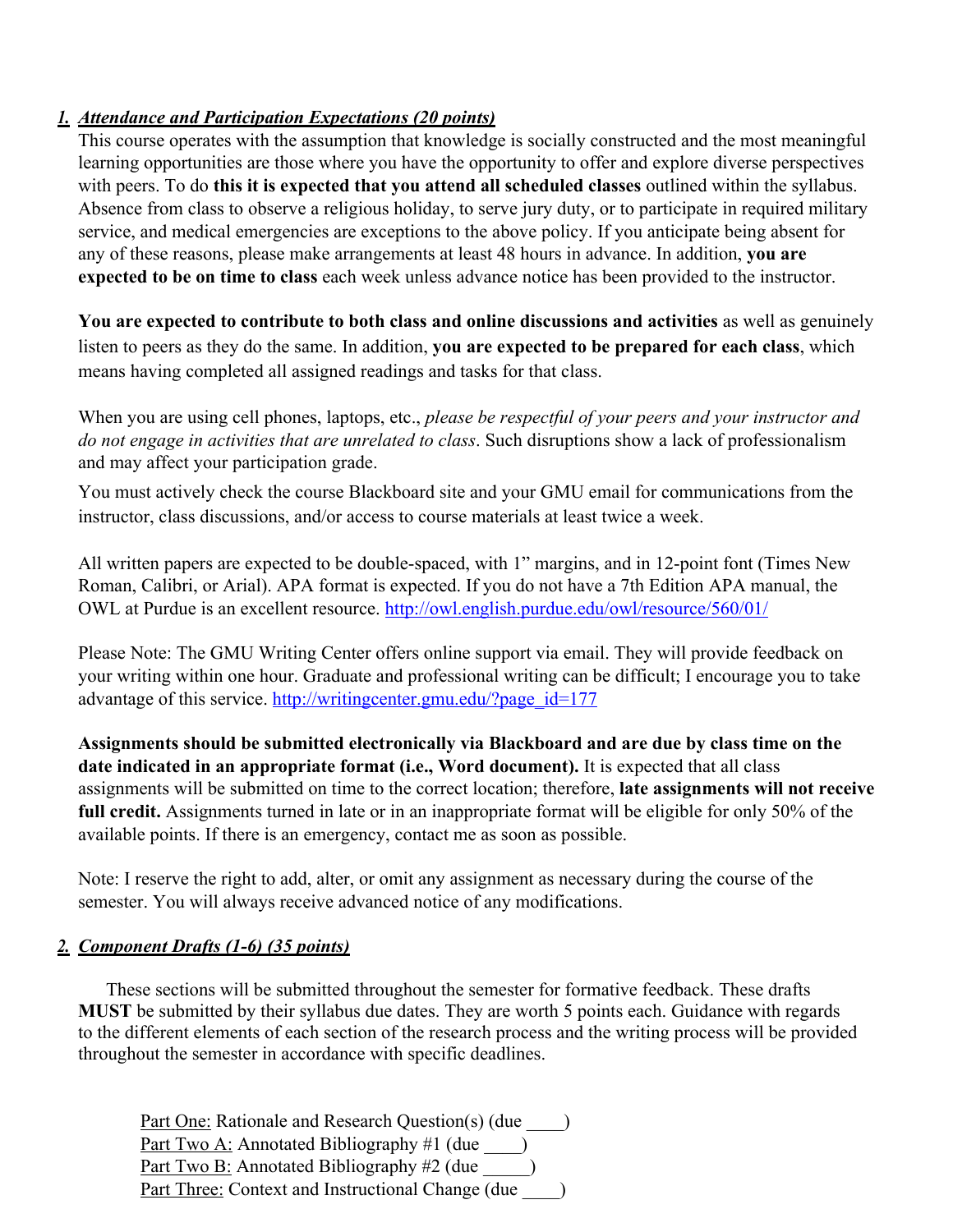Describe your school, community, classroom and student population; and Describe the instructional change

Part Four: Data Collection and Student Assessments (due )

Describe how you collected data to answer your research question(s). This includes formative and summative assessments designed to gather that data.

Part Five: Data Analysis (due )

Describe how you analyzed your data

Part Six: Findings and Implications (due )

Describe your findings and their implications for teaching and learning

## *3. Action Research FINAL Report (30 points) —VIA Requirement –DUE …(5000 word minimum)*

*This is the major assignment for this class and is the Performance Based Assessment (PBA) for the course. The final written report will include the sections above and a final implications section for a total of six sections.*

Points will also be earned for quality of writing and use of APA style in FINAL REPORT. See attached rubric.

- Part One: Rationale and Research Question(s)
- Part Two: Annotated Bibliography
- Part Three: Context and Instructional Change
- Part Four: Data Collection and Student Assessments
- Part Five: Data Analysis
- Part Six: Findings and Implications

## **Final Report must be submitted via VIA by…, 11:59pm**

### *4. Action Research Poster Presentation (15 points)*

You will present your action research. This presentation will be based on your written final report (see above). You will prepare a conference-style roundtable presentation and two-page summative research handout (500 word minimum) for distribution to your audience. Date and location of presentation TBA.

Grading Scale

| Grade        | <b>GRADING</b> | <b>Grade Points</b> | Interpretation                                                                                    |  |
|--------------|----------------|---------------------|---------------------------------------------------------------------------------------------------|--|
| A            | 95-100         | 4.00                | Represents mastery of the subject through                                                         |  |
| $A-$         | 90-94          | 3.67                | effort beyond basic requirements                                                                  |  |
| $B+$         | 87-89          | 3.33                |                                                                                                   |  |
| <sup>B</sup> | 83-86          | 3.00                | Reflects an understanding of and the ability to<br>apply theories and principles at a basic level |  |
| B-           | 80-82          | 2.67                |                                                                                                   |  |
| ∩*           | 70-79          | 2.00                | Denotes an unacceptable level of                                                                  |  |
|              | 60-69          | 1.00                | understanding and application of the basic                                                        |  |
| $F^*$        | 569            | 0.00                | elements of the course                                                                            |  |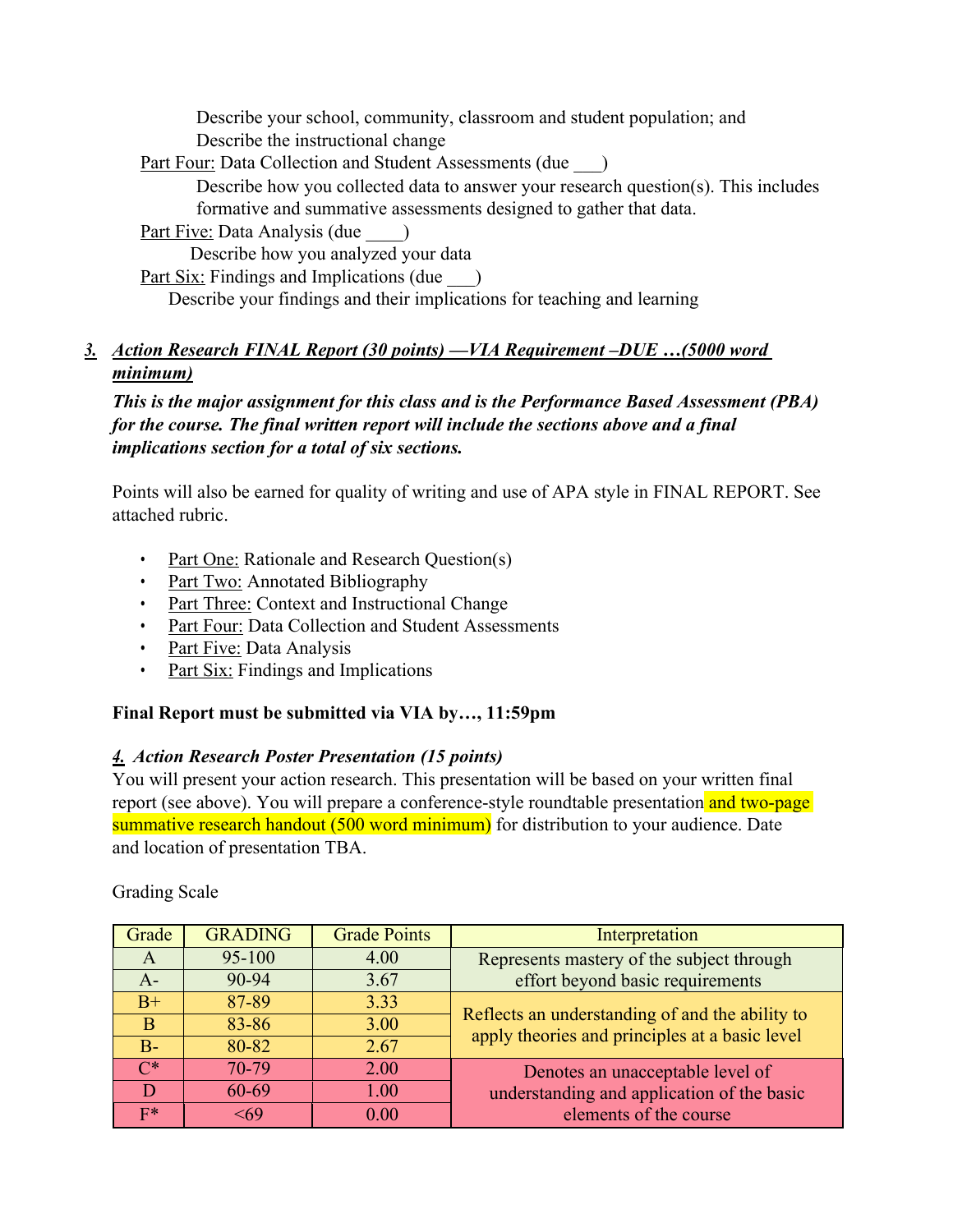# **PROFESSIONAL DISPOSITIONS**

See https://cehd.gmu.edu/students/polices-procedures/

Students are expected to exhibit professional behaviors and dispositions at all times. (See Elementary Education Program Handbook).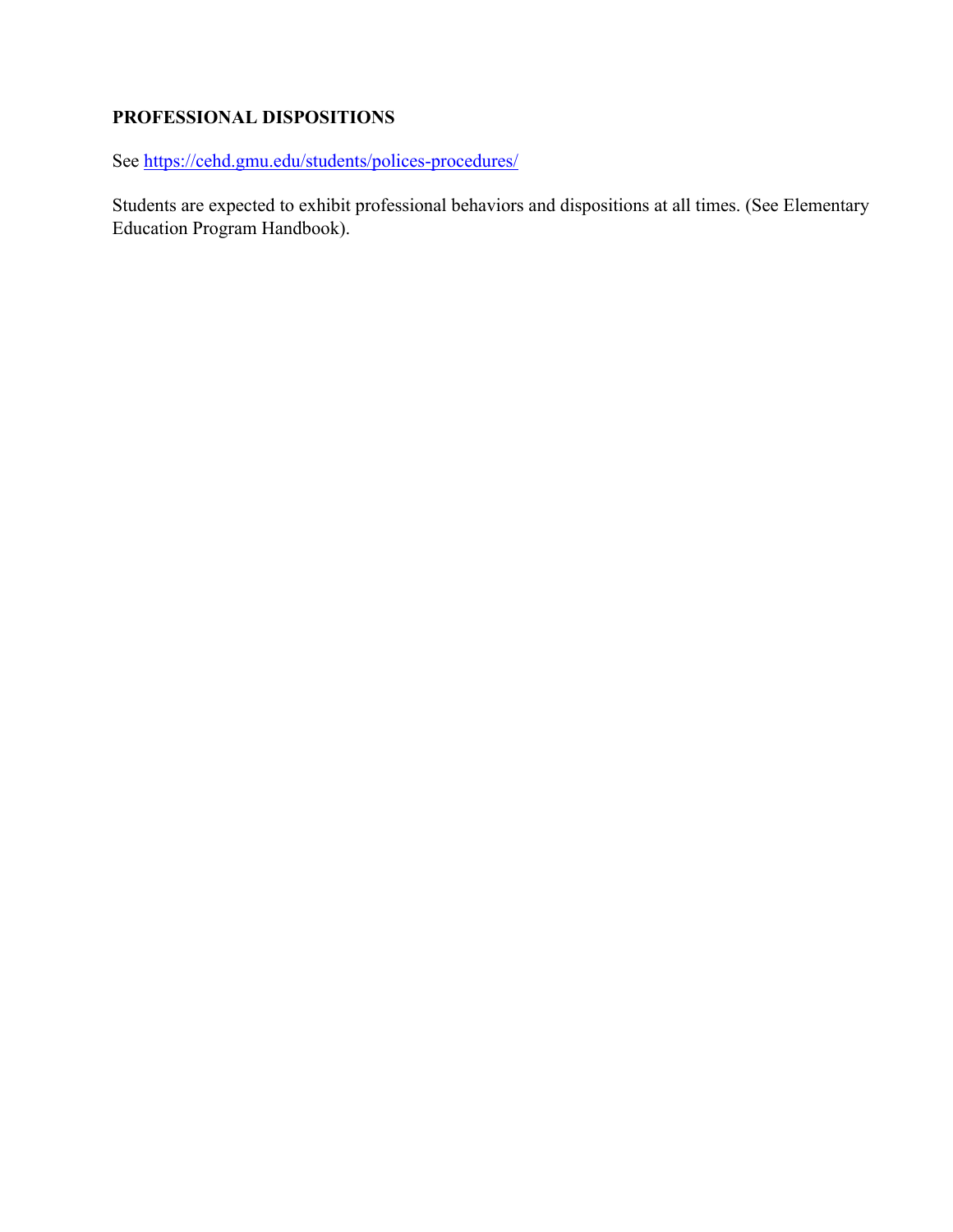# **COURSE SCHEDULE**

Note: Faculty reserves the right to alter the schedule as necessary, with notification to students.

| Date   | Readings                      | Topics and Activities                                                                                                                            | <b>Assignment Due</b>                                                              |
|--------|-------------------------------|--------------------------------------------------------------------------------------------------------------------------------------------------|------------------------------------------------------------------------------------|
|        |                               |                                                                                                                                                  |                                                                                    |
| $1/26$ |                               | Synchronous<br>Introductions and Syllabus<br><b>Review Teacher Research</b><br><b>Critical Friends Groups</b><br>Rationale and Research Question |                                                                                    |
| 2/2    | Mills                         | <b>Synchronous</b>                                                                                                                               |                                                                                    |
|        | Ch.1                          | Work on rationale and research<br>question(s)<br>Designing your study                                                                            |                                                                                    |
| 2/9    | Mills                         | <b>Asynchronous</b>                                                                                                                              | Part 1: Draft                                                                      |
|        | Ch.3                          | Work on rationale and research questions<br>Respond to instructor feedback provided on<br>Part 1 draft.                                          | Rationale and<br>Research<br>Question(s)                                           |
| 2/16   |                               | Synchronous<br>Reviewing the Literature                                                                                                          |                                                                                    |
| 2/23   | Mills                         | <b>Asynchronous</b>                                                                                                                              | Part 2A: Draft                                                                     |
|        | Ch. 2                         | Work on reviewing the literature<br>Respond to instructor feedback provided on Part<br>2a draft.                                                 | Annotated<br>Bibliography: Find<br>5 research articles<br>related to<br>your topic |
| 3/2    | Mills                         | <b>Synchronous</b>                                                                                                                               | Part 2B: Draft                                                                     |
|        | Ch. 4, 5<br>(Quant)<br>App. B | Qualitative Data Collection and Analysis<br>Quantitative Data Collection and<br>Analysis<br>Context and Change overview                          | Annotated<br>Bibliography: Find<br>5 research articles<br>related to your<br>topic |
| 3/9    | Mills                         | <b>Asynchronous</b>                                                                                                                              | Part 3: Draft                                                                      |
|        | Ch.4, 5                       | <b>Individual Meetings with Mentor and Intern</b>                                                                                                | Context and                                                                        |
|        | (Qual)                        | <b>Work on Context and Change</b><br>Respond to instructor feedback provided on<br><b>Part 2b draft and Part 3</b>                               | Change                                                                             |
| 3/16   |                               | No class - GMU Spring Break                                                                                                                      |                                                                                    |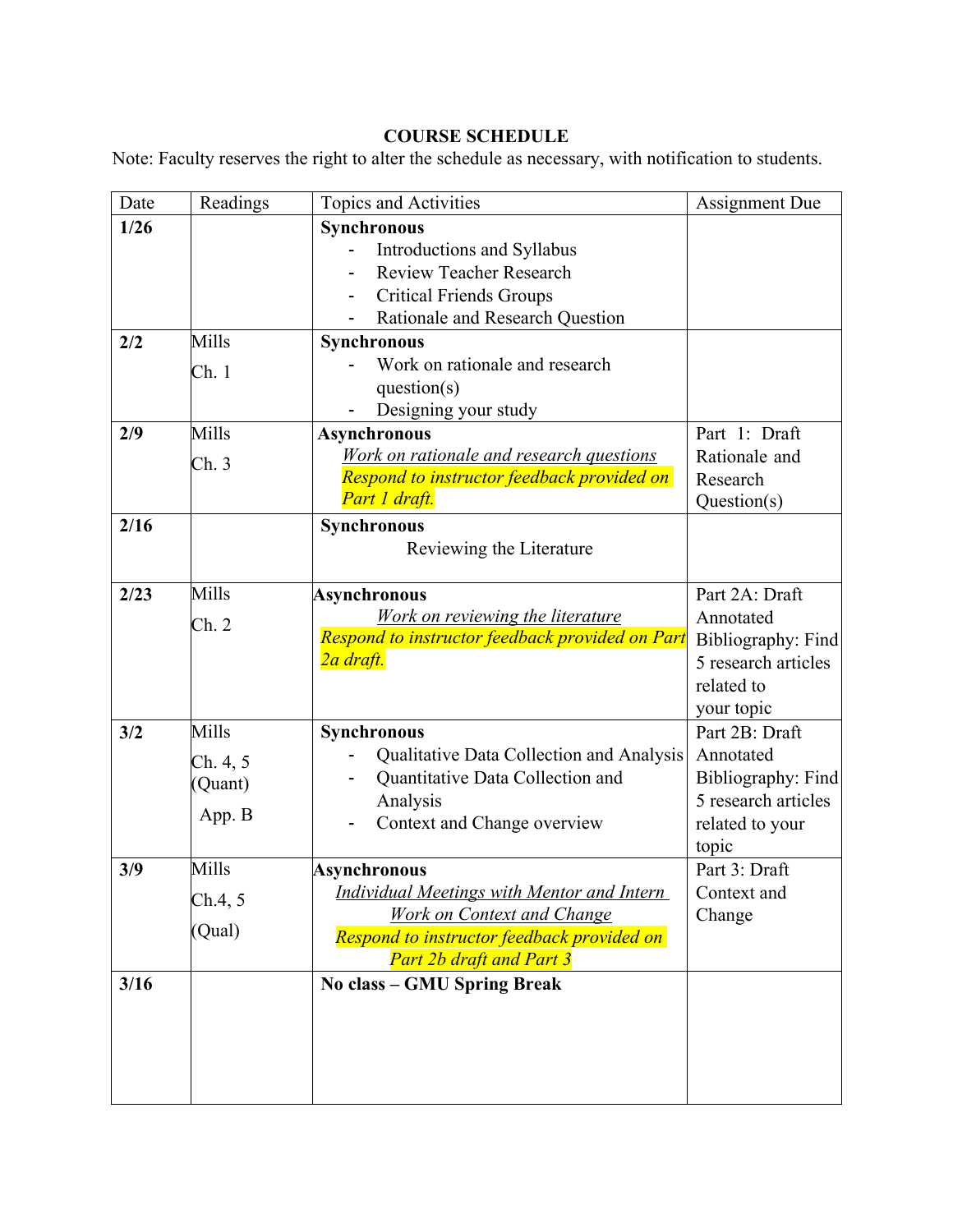| Collection<br><b>Ensuring Trustworthiness</b><br>Ch. 5, 6<br>Validity, Reliability, Generalizability<br><b>Critical Friends Group</b> |                     |
|---------------------------------------------------------------------------------------------------------------------------------------|---------------------|
|                                                                                                                                       |                     |
|                                                                                                                                       |                     |
|                                                                                                                                       |                     |
|                                                                                                                                       |                     |
| 3/30<br><b>Asynchronous</b>                                                                                                           |                     |
| Work on Data Collection                                                                                                               |                     |
| Respond to instructor feedback provided on Part<br>4 draft.                                                                           |                     |
|                                                                                                                                       |                     |
| Mills<br>4/6<br>Synchronous                                                                                                           |                     |
| - Analyzing data                                                                                                                      |                     |
| Ch.7<br>Work on data collection                                                                                                       |                     |
|                                                                                                                                       |                     |
|                                                                                                                                       |                     |
| 4/13<br><b>Asynchronous</b>                                                                                                           | Part 5: Draft Data  |
| Analysis<br>Work on data analysis                                                                                                     |                     |
|                                                                                                                                       |                     |
|                                                                                                                                       |                     |
|                                                                                                                                       |                     |
| Mills<br>Part 6: Draft<br>4/20<br>Synchronous                                                                                         |                     |
| Findings and<br>Work on data analysis<br>Ch.8, 9                                                                                      |                     |
| Respond to instructor feedback provided on Part Implications<br>App. C                                                                |                     |
| 5 draft.                                                                                                                              |                     |
| Preparing final research report                                                                                                       |                     |
| 4/27<br><b>Asynchronous</b>                                                                                                           |                     |
| <b>Work on Findings, Implications,</b>                                                                                                |                     |
| and Presentation                                                                                                                      |                     |
| Respond to instructor feedback provided on Part                                                                                       |                     |
| 6 draft.                                                                                                                              |                     |
| 5/4<br><b>Synchronous</b>                                                                                                             | Final Draft Report, |
| <b>Sharing Symposium</b>                                                                                                              | Presentation and    |
| <b>Handout Due</b>                                                                                                                    |                     |
|                                                                                                                                       |                     |
|                                                                                                                                       |                     |

Note: Faculty reserves the right to alter the schedule as necessary, with notification to students.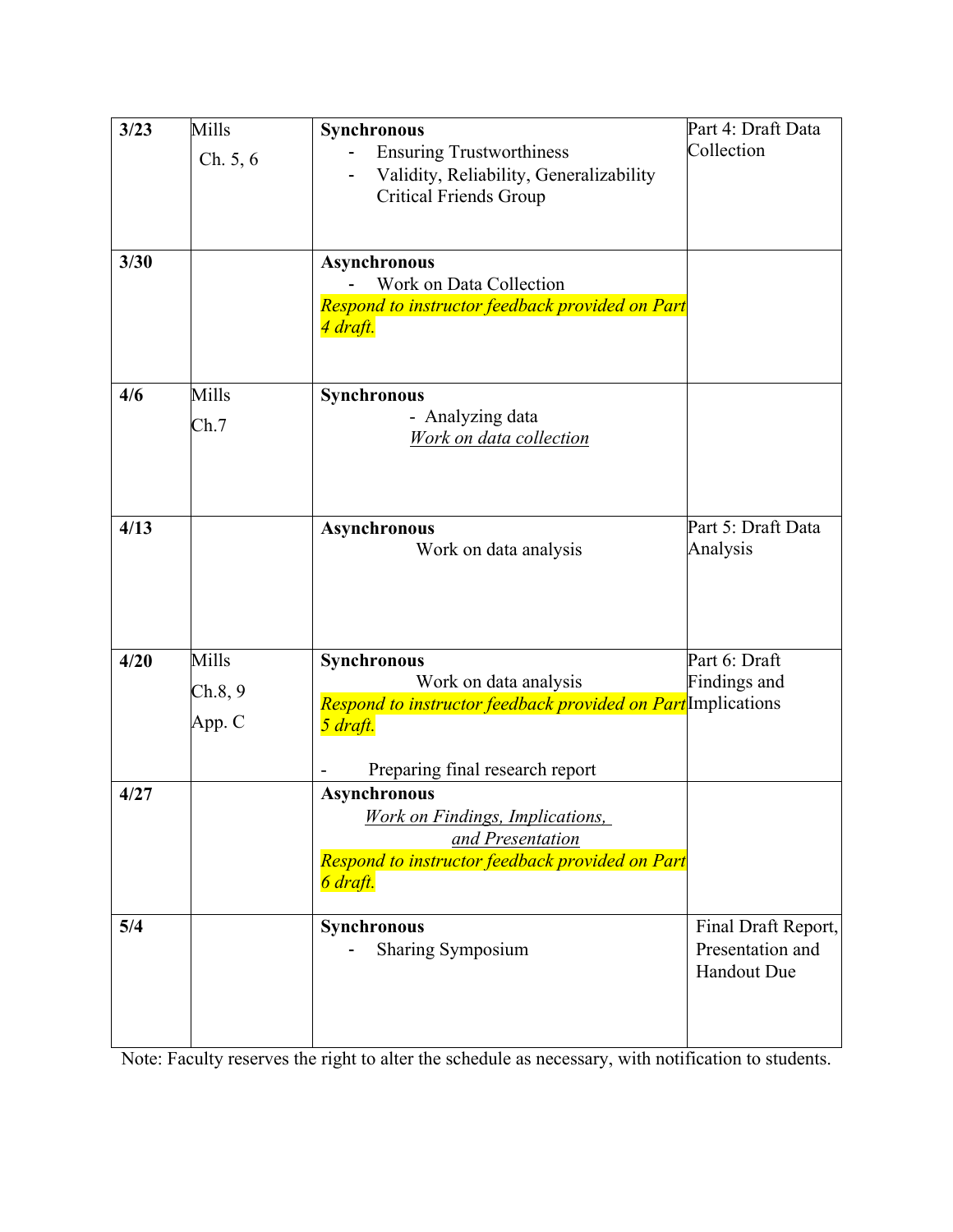### **CORE VALUES COMMITMENT**

Core Values Commitment: The College of Education & Human Development is committed to collaboration, ethical leadership, innovation, research-based practice, and social justice. Students are expected to adhere to these principles. http://cehd.gmu.edu/values/

### **GMU Policies and Resources for Students**

### *Policies*

- Students must adhere to the guidelines of the Mason Honor Code (see https://catalog.gmu.edu/policies/honor-code-system/ ).
- Students must follow the university policy for Responsible Use of Computing (see https://universitypolicy.gmu.edu/policies/responsible-use-of-computing/).
- Students are responsible for the content of university communications sent to their Mason email account and are required to activate their account and check it regularly. All communication from the university, college, school, and program will be sent to students **solely** through their Mason email account.
- Students with disabilities who seek accommodations in a course must be registered with George Mason University Disability Services. Approved accommodations will begin at the time the written letter from Disability Services is received by the instructor (see https://ds.gmu.edu/).
- Students must silence all sound emitting devices during class unless otherwise authorized by the instructor.

### *Campus Resources*

- Support for submission of assignments to VIA should be directed to  $v$ iahelp@gmu.edu or https://cehd.gmu.edu/aero/assessments. Questions or concerns regarding use of Blackboard should be directed to https://its.gmu.edu/knowledge-base/blackboard-instructional-technology-supportfor-students/.
- For information on student support resources on campus, see https://ctfe.gmu.edu/teaching/student-support-resources-on-campus

### **Notice of mandatory reporting of sexual assault, interpersonal violence, and stalking:**

As a faculty member, I am designated as a "Responsible Employee," and must report all disclosures of sexual assault, interpersonal violence, and stalking to Mason's Title IX Coordinator per University Policy 1202. If you wish to speak with someone confidentially, please contact one of Mason's confidential resources, such as Student Support and Advocacy Center (SSAC) at 703-380-1434 or Counseling and Psychological Services (CAPS) at 703-993-2380. You may also seek assistance from Mason's Title IX Coordinator by calling 703-993-8730, or emailing titleix $@g$ gmu.edu.

**For additional information on the College of Education and Human Development, please visit our website https://cehd.gmu.edu/students/ .**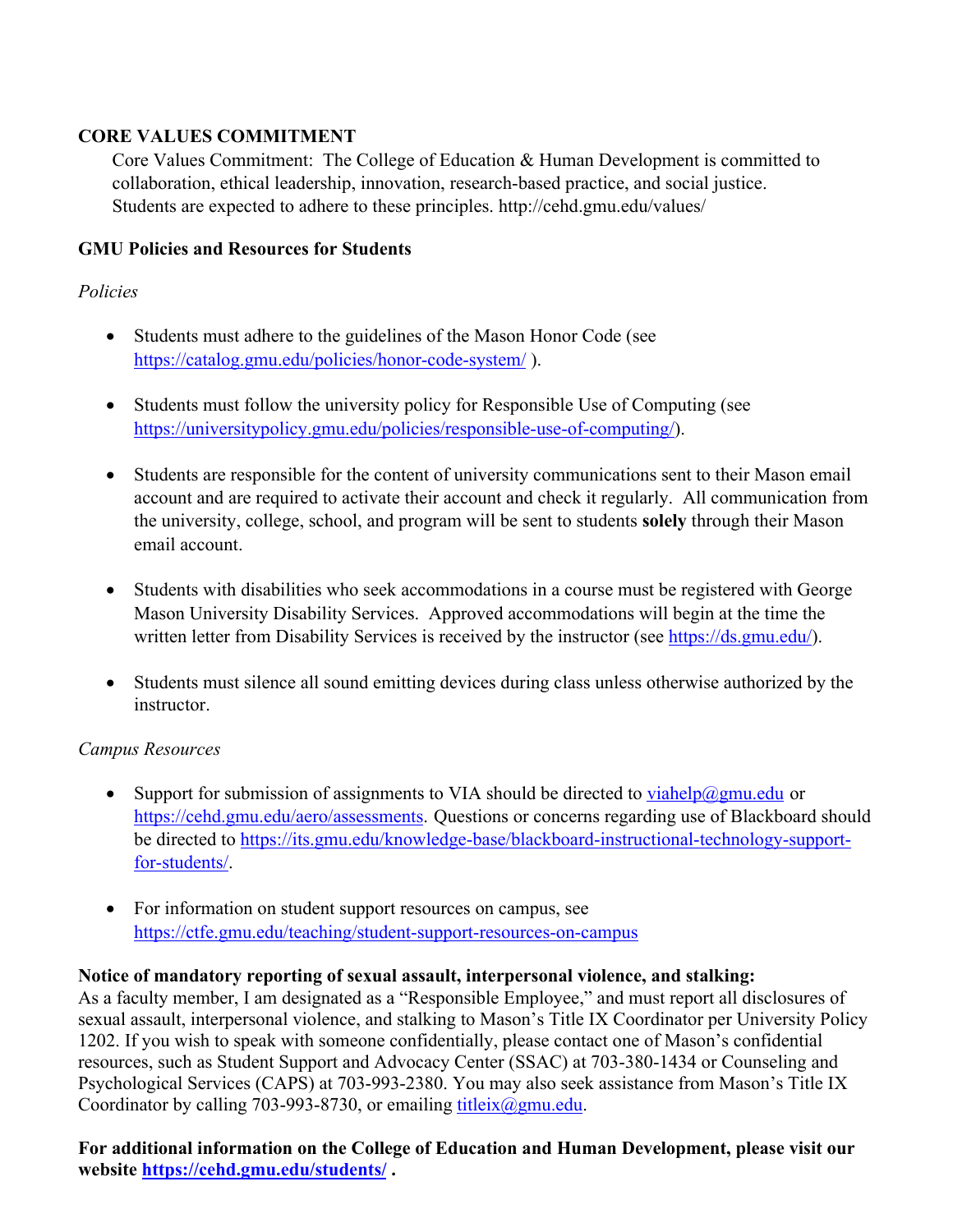| Levels/Criteria                                                                                                                                                       | 3                                                                                                                                                                                                                                                                                                                                                                                                                                                                                    | $\overline{2}$                                                                                                                                                                                                                                                                                                                     |                                                                                                                                                                                                                                                                                                                                                                                                  |
|-----------------------------------------------------------------------------------------------------------------------------------------------------------------------|--------------------------------------------------------------------------------------------------------------------------------------------------------------------------------------------------------------------------------------------------------------------------------------------------------------------------------------------------------------------------------------------------------------------------------------------------------------------------------------|------------------------------------------------------------------------------------------------------------------------------------------------------------------------------------------------------------------------------------------------------------------------------------------------------------------------------------|--------------------------------------------------------------------------------------------------------------------------------------------------------------------------------------------------------------------------------------------------------------------------------------------------------------------------------------------------------------------------------------------------|
| Introduction:<br>Describes the<br>problem. Clear<br>research<br>question stated.<br>Significance<br>of problem is<br>addressed.<br><b>InTASC 9</b><br><b>ACEI 5.1</b> | The problem is described<br>in details. The description<br>fully leads the reader to<br>the research question.<br>The research question is<br>clear. It is measurable.<br>The significance of the<br>problem is addressed<br>fully. It is clear why this<br>is an important problem<br>to study.                                                                                                                                                                                     | The problem is<br>adequately described.<br>The description partially<br>leads the reader to the<br>research question. The<br>research question is<br>vague. It is measurable.<br>The significance of the<br>problem is adequately<br>addressed, but it is not<br>clear as to why this is<br>important.                             | The problem is not<br>adequately described. It<br>does not lead the reader to<br>the research question. The<br>research question is<br>unclear. It is not<br>measurable. The<br>significance of the<br>problem is unfocused and<br>rambles. It is not clear<br>why this is an important<br>topic to study.                                                                                       |
| Annotated<br>Bibliography:<br>Research<br>studies are used.<br>Studies relate to<br>the research<br>question.<br><b>InTASC 9</b><br><b>ACEI 5.1</b>                   | At least nine to ten<br>research studies are used<br>to support the literature<br>review. These are from<br>respectable journals. The<br>studies are appropriate for<br>the topic and research<br>questions. Bibliography is<br>in APA style with no<br>errors.                                                                                                                                                                                                                      | Five to eight research<br>studies are used. At least<br>one of them is from a<br>respectable journal. The<br>studies are somewhat<br>appropriate for the topic<br>and research question.<br>Bibliography follows APA<br>style with no more than<br>two errors.                                                                     | Less than five research<br>studies are used. The<br>articles are not from<br>respectable journals. The<br>studies are not appropriate<br>for the topic or research<br>question.                                                                                                                                                                                                                  |
| Context and<br>Intervention<br>Provided:<br>Setting<br>Described.<br>Population<br>identified.<br>Intervention.<br><b>InTASC 9</b><br><b>ACEI 5.1</b>                 | The setting is fully<br>described. It includes, size<br>of school, location, grade<br>level, subject taught, etc.<br>All pertinent information<br>is included.<br>The population is fully<br>described. It includes<br>number of students,<br>gender and ethnic<br>breakdown, grade levels,<br>academic abilities, etc.<br>Information relevant to<br>the research is included.<br>Intervention is fully<br>described. It is clear what<br>the intervention is and<br>how it will be | The setting is adequately<br>described. Most<br>information is included,<br>but not all.<br>The population is<br>adequately described.<br>Most information is<br>included, but not all.<br>Intervention is adequately<br>described, but either the<br>description of the<br>intervention or the<br>implementation is<br>confusing. | Setting is not included or<br>inadequately described. It<br>is not clear where the<br>research will be<br>conducted.<br>Population is not included<br>or inadequately described.<br>It is not clear who will be<br>participating in the<br>research study.<br>There is no intervention<br>or implementation<br>explained or the<br>intervention does not<br>align with the research<br>question. |

# **Action Research Rubric**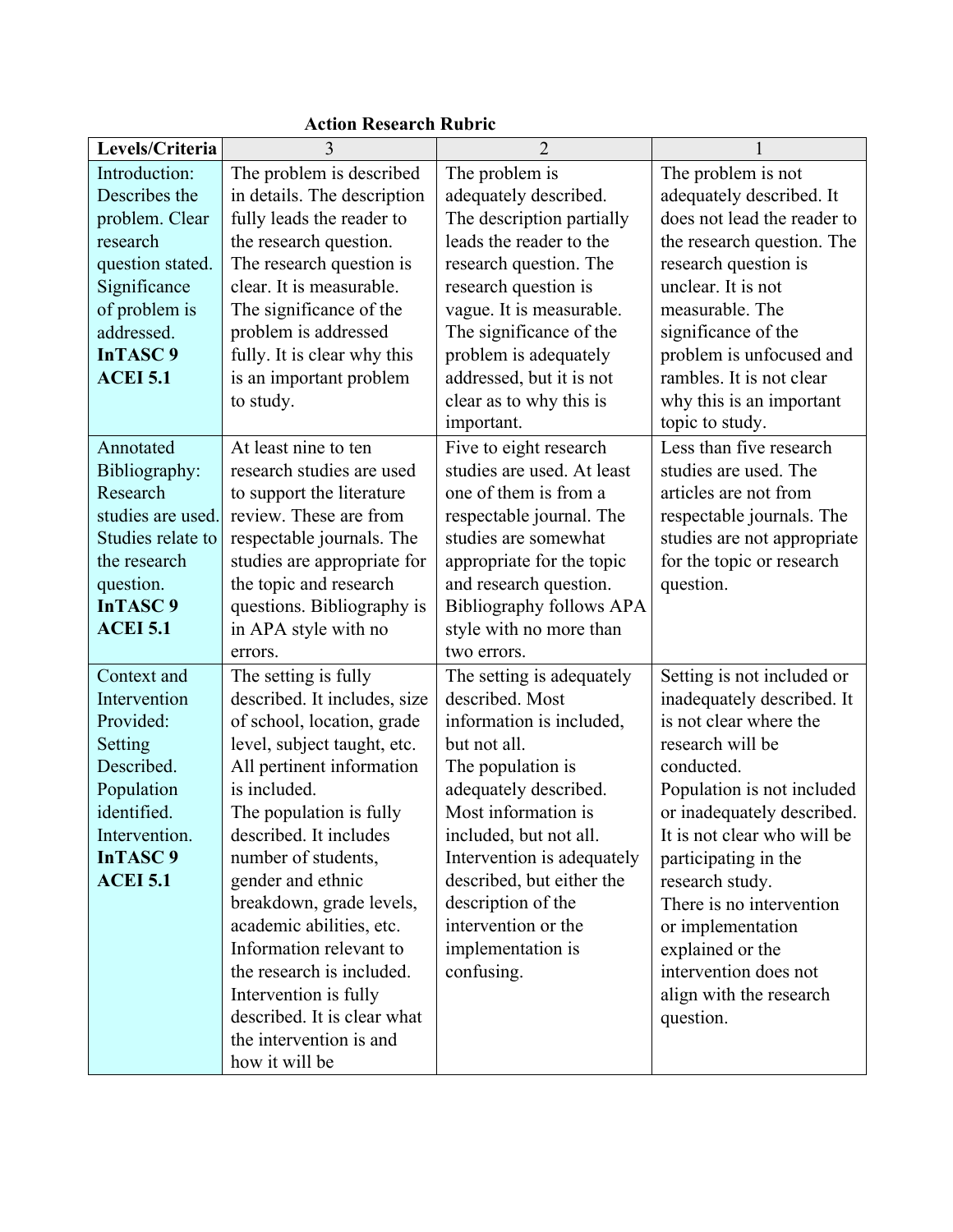|                               | implemented.<br>Intervention is realistic.     |                                                  |                                               |
|-------------------------------|------------------------------------------------|--------------------------------------------------|-----------------------------------------------|
| Research                      | The methodology chosen                         | Two of the three stated                          | None or one of the criteria                   |
| Design:                       | (quantitative, qualitative,                    | criteria are adequate.                           | is adequate. The research                     |
| Design of                     | mixed methods) is                              | Formative and summative                          | is not ethical. Either                        |
| study matches                 | appropriate for the                            | assessments are included                         | formative or summative                        |
| goals.                        | research question. There                       | in the design. Copies are                        | assessments are included,                     |
| Formative and                 | is adequate time allowed                       | not included and they are                        | but not both. Copies are                      |
| Summative                     | for data collection. The                       | not well described.                              | not included and they are                     |
| <b>Assessments</b>            | treatment is reasonable                        | Most, but not all, of the                        | not well described.                           |
| included.                     | and ethical.                                   | data sources are                                 | The majority of the data                      |
| Data sources                  | There is a mixture of                          | appropriate.                                     | sources are not                               |
| appropriate.                  | formative and summative                        |                                                  | appropriate for the                           |
| <b>InTASC9</b>                | assessments included in                        |                                                  | research question. Data                       |
| <b>ACEI 5.1</b>               | the design. They are well-                     |                                                  | collected is not ethical.                     |
|                               | described or a copy is                         |                                                  |                                               |
|                               | included.                                      |                                                  |                                               |
|                               | All data sources are                           |                                                  |                                               |
|                               | appropriate for the                            |                                                  |                                               |
|                               | research question. The                         |                                                  |                                               |
|                               | information collected will                     |                                                  |                                               |
|                               | help answer the question.                      |                                                  |                                               |
| Analysis of                   | The entire analysis of the                     | The majority of the                              | The analysis is                               |
| Data:                         | data is appropriate. The                       | analysis is appropriate.                         | inappropriate or not well-                    |
| Appropriate                   | information gathered                           | However, it is not clear                         | defined.                                      |
| analysis for data             | addresses the research                         | how other parts were                             |                                               |
| collected.                    | question.                                      | analyzed.                                        |                                               |
| <b>InTASC9</b>                |                                                |                                                  |                                               |
| <b>ACEI 5.1</b>               |                                                |                                                  |                                               |
| Findings and                  | Findings are presented in                      | Findings are presented in                        | Findings are not                              |
| Implications:<br>Findings are | a clear format. Key<br>findings are thoroughly | an appropriate format,<br>although they could be | presented in a clear<br>format or are absent. |
| presented                     | discussed. Implications                        | clearer. Key findings are                        | Key findings are not                          |
| clearly.                      | from the data are well-                        | discussed in general                             | adequately discussed.                         |
| Implications                  | developed and fully                            | terms. Implications from                         | Implications from the                         |
| from data                     | discussed. The                                 | the data are adequately                          | data are inadequately                         |
| proposed.                     | implications are                               | discussed. It is clear the                       | discussed. It is not clear                    |
| Connects back                 | connected back to the                          | student is able to                               | the student is able to                        |
| to the findings.              | results of the data                            | interpret the findings.                          | interpret the findings.                       |
|                               | analysis.                                      | However, the                                     | The implications are not                      |
| InTASC <sub>9</sub>           |                                                | implications are not tied                        | tied back to the results.                     |
|                               |                                                |                                                  |                                               |
| <b>ACEI 5.1</b>               |                                                | back to the results.                             |                                               |
| Overall Style:                | The writing is very clear                      | The majority of the                              | The majority of the                           |